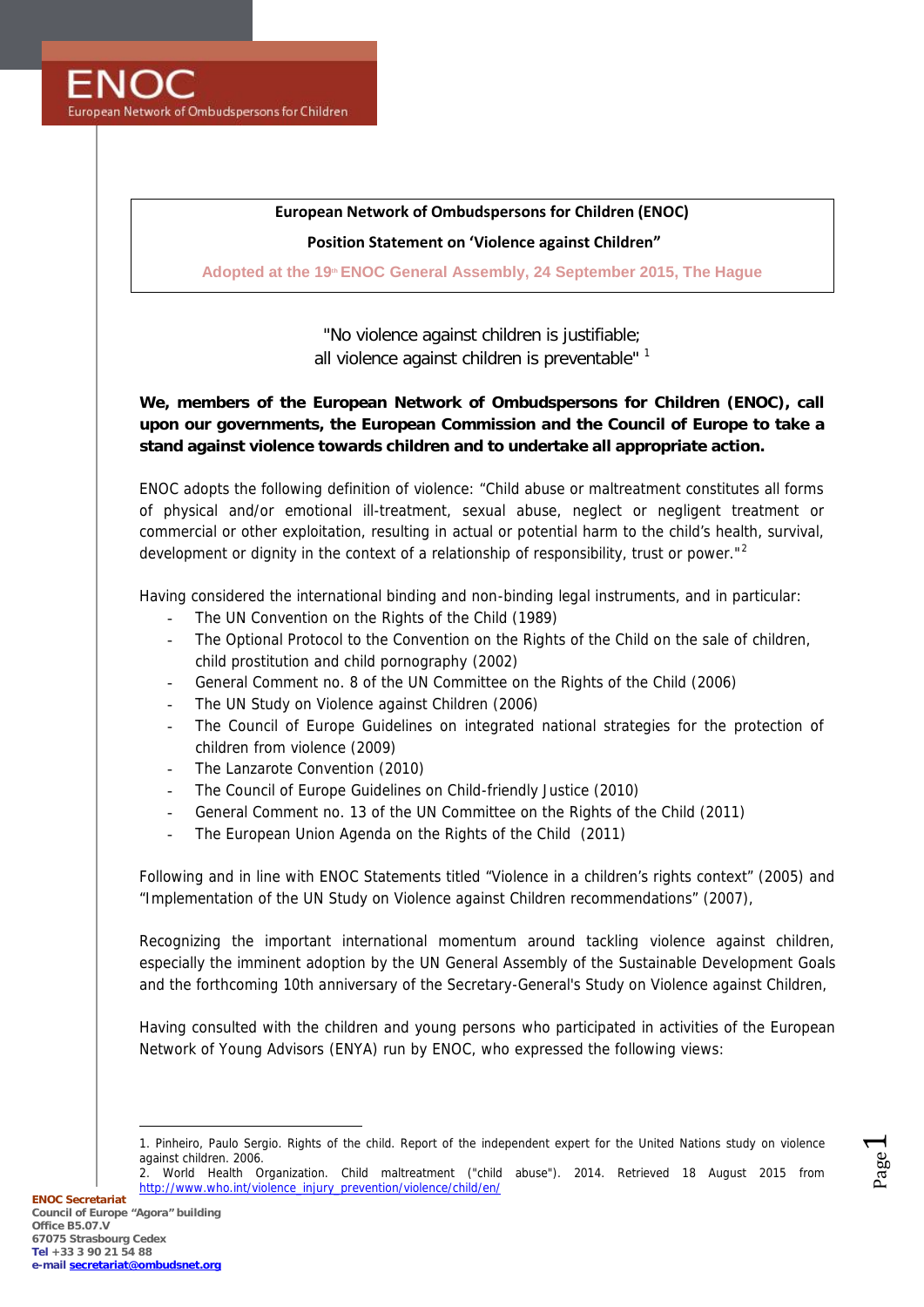Actions to tackle violence against children should consider the hazards of child poverty often generated by our consumer-based economy. Violence is also produced by state policies or institutions and the result of so-called differences between people: race, religion, disability or gender that they seem to believe our governments fail to address properly. Mass media operate and often contribute to the acceptance and reinforcement of violence against children, by presenting children too often as a threat for our society. Parents and all professionals working with children should be trained how to listen to children, to understand them and take action in order to protect them and avoid further violations of their rights.

ENOC expresses the opinion that, despite all relevant measures adopted by European institutions and states during recent years, violence against children remains one of the greatest direct violation of children's rights in Europe, with an enormous scope and far reaching consequences for its victims. The UN Convention on the Rights of the Child (CRC) states very clearly that every child has the right to grow up without violence and to be protected from it (article 19). Yet a childhood without violence is not the reality for millions of children in Europe<sup>3</sup>.

Violence against children can be identified in many aspects of social life. In high income countries, up to 80% of violence against children takes place at home, perpetrated by caregivers<sup>4</sup>. It also may take place in schools, in institutions, in the streets and in the (social) media. Violence is perpetuated both by adults and by peers. Extreme poverty, poor living conditions, social exclusion and racism have been shown to contribute to violence in the home, if families are not properly supported.

ENOC believes all violence against children should be eliminated. No degree of violence against children can be excused; child maltreatment is utterly unacceptable. All our governments have ratified the Convention on the Rights of the Child, and together with all the other binding and non binding international documents, there is sufficient legal basis for all European countries to take measures to tackle all violence against children. The problem lies in the implementation of the measures we have already agreed upon.

ENOC greatly respects the endeavours of the Council of Europe, United Nations, European Parliament and European Commission. Their efforts have resulted in increased awareness of the issue of violence against children. We are also thankful for all measures introduced by the European Commission to tackle public health issues in a number of policy areas. We are impressed by the results of stringent measures that various European governments have taken to reduce child maltreatment in their countries. Now it is time to ensure that measures that are known to tackle violence against children are rigorously implemented, all over Europe.

### *Major issues and recommendations*

Research has demonstrated that thorough implementation of the following recommended measures to combat five major issues will likely result in a decrease of the number of child victims of no less than 25% within a period of ten years<sup>5</sup>. This is an important milestone on the road towards

Page  $\mathbf{\sim}$ 

<sup>&</sup>lt;sup>3.</sup> Sethi, D. et al. (Eds.). European report on preventing child maltreatment. Copenhagen, WHO Regional Office for Europe, 2013.

<sup>4.</sup> Gilbert, R. et al. Burden and consequences of child maltreatment in high income countries. 2009. Lancet, 373.

<sup>5.</sup> De Kinderombudsman & Augeo Foundation. Report on violence against children in Europe. The Hague, 2015.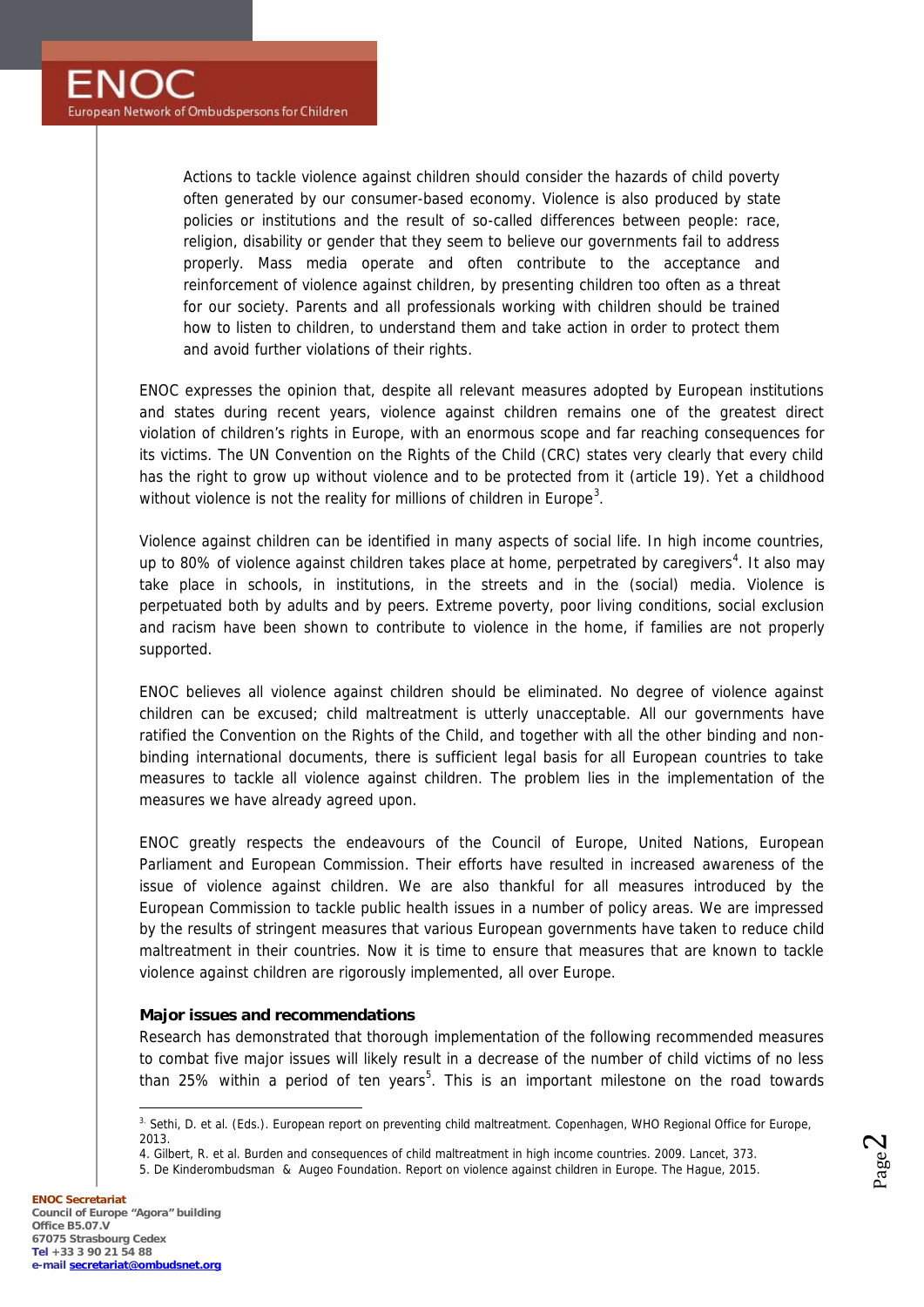absolute eradication. We therefore strongly urge all governments from European countries, as well as the European Commission and European Parliament, to readily implement these measures.

# **1. Full ban on corporal punishment**

The UN Committee on the Rights of the Child stressed in General Comment no. 8 that no form of corporal punishment can be anything other than degrading. However, in Europe many children still grow up in settings where violent upbringing is the norm and where violence is an accepted way of disciplining of and communicating with children. Almost one third of all EU countries do not have a full ban on corporal punishment. A further third of the countries have a ban, but it is not fully implemented, rendering it ineffective. Research evidence demonstrates that it is possible to reduce the share of parents using corporal punishment to less than 5% within a decade when a full ban is implemented and accompanied by thorough public campaigns.

# **Recommendation No. 1**

**Implement a full ban on corporal punishment without delay. The ban needs to cover all types of violent punishment, not only at home, but also in other settings, such as day care centres, schools, sports clubs, support services and institutions.**

# **2. Identification and reporting**

All states are (already) obliged to take measures to protect children from violence (article 19 CRC). According to the Committee, these measures should include an identification and reporting mechanism (General Comment no. 8). Nonetheless, most child maltreatment still goes undetected and unreported by professionals that are in contact with children or their parents. In many European countries, reliable data on the extent of violence against children is lacking. Furthermore, many countries lack child-friendly procedures and special places for children to disclose violence. Upon disclosing their experiences, children are often not believed. Children with disabilities, those belonging to minority groups and children on the move are often faced with additional obstacles to report their maltreatment. This is a violation of children's right to be heard that often leads to their re-victimization. Data shows that the introduction of high quality identification and reporting procedures can lead to a threefold increase of the screening and reporting rates by education and medical professionals within five years<sup>6</sup>.

### **Recommendation No. 2**

**Regularly conduct research and collect data on the occurrence of all forms of violence against children, including corporal punishment, in all European countries.**

### **Recommendation No. 3**

**Provide all professionals whom children and their caregivers regularly come into contact with, such as their teachers and medical professionals, with high quality identification and reporting procedures.**

### **3. Mandatory training and education**

Training professionals in the identification and reporting of child maltreatment is crucial to both increasing screening and reporting rates and to enable them to communicate with victims in a trauma sensitive approach. Most of the literature on child maltreatment refers to the need for better training of professionals. Educating children about violence, promoting the principle of equality and encouraging children to think critically about different types of violence in a safe environment have also proven to reduce the occurrence of child maltreatment.

<sup>6.</sup> De Kinderombudsman & Augeo Foundation. Tackling violence against children in Europe. Ten recommendations and eight targets for the EU member states and the European Commission. The Hague, 2015.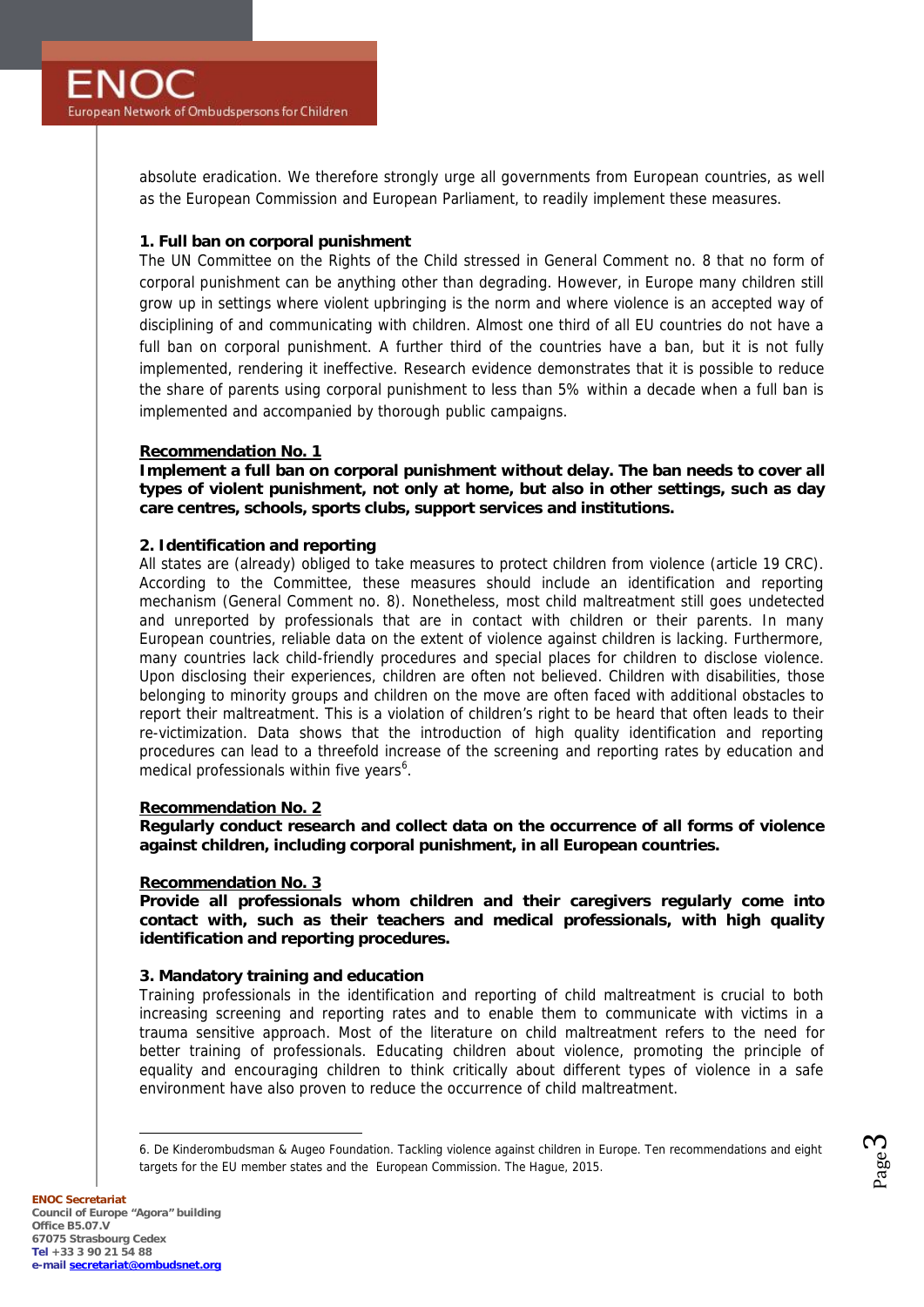### **Recommendation No. 4**

**Implement national legislation that mandates all professionals who come in contact with children to be trained and empowered to listen to them using a trauma sensitive approach, to identify abusive situations and act according to a country's reporting procedures.**

#### **Recommendation No. 5**

**Implement legislation that mandates schools, social services and child protection services to have age-appropriate education programmes in place that teach children about children's rights, violence and the prevention of violence and provide these institutions with the means to run such programmes.**

### **4. Insufficient protection for known victims**

For too many children, violence is a chronic condition as it is not stopped, even when reported and substantiated. Furthermore, in most European countries there is a lack of data on the protection of victims and the outcome of implemented protection measures on the safety and wellbeing of maltreated children. This is unacceptable.

#### **Recommendation No. 6**

**Structurally collect data on the impact of the protection measures and services that are provided for the safety and wellbeing of the victims, to promote the prevention of recurrence of violence in the lives of maltreated children.**

#### **5. Re-victimization**

For many children, even if they have the courage to break the silence, it is not the end of their traumatisation. Lack of coordination between professionals, insufficient levels of support services provided (for example by social workers and psychologists) as well as the prosecution process (among other things, multiple interviews by police, prosecutors and judges not specifically trained to interview children, delays in court proceedings, non-child friendly environments) cause continuous re-victimization of the child and prevent the healing process.

#### **Recommendation no. 7**

**Put in place stable, well-co-ordinated networks of adequately trained professionals who can promptly begin the intervention process (support and treatment of victims and families) as well as the investigation process (prosecution/court proceeding) in a childfriendly manner.**

### **6. Integrated child protection services**

States have to fulfil their responsibilities outlined in article 39 of the CRC, stating that all children who are victims of violence have the right to receive adequate support in order to recover. Still, too many unassisted victims suffer from the psychological, social and emotional consequences resulting from the violence they experienced. Studies have also consistently shown that maltreated children have lower educational achievement than their peers. These impairments could have been prevented and can be dealt with, by integrated child protection services, where there is joint responsible for both the assessment and provision of care aimed at the victims.

#### **Recommendation No. 8**

**Strengthen the child protection welfare system and guarantee systematic support of child victims of violence to recover in the most suitable environment, responding to their best interests, needs and fundamental rights. Extra attention is needed for vulnerable children, including minority, disabled children, LGBT children, children in armed conflict and children on the move (article 2, 20, 22, 23, 30, 37 and 40 CRC).**

Page 4